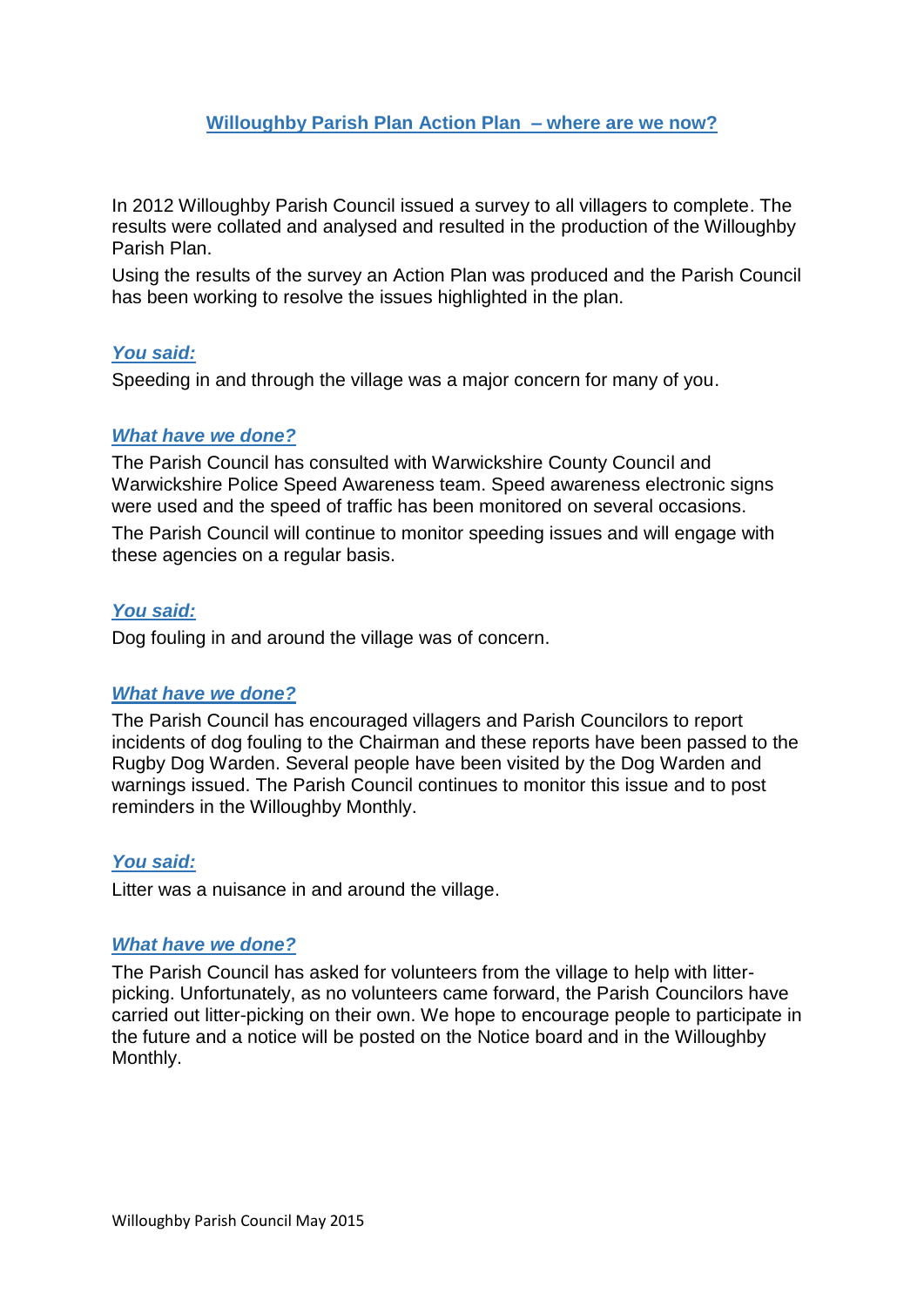## *You said:*

You would like information on the recycling of larger items.

## *What have we done?*

We have discussed the possibility of arranging a regular collection of larger items with Sean Lawson from Rugby Borough Council. We have not moved forward with this yet although, for a small charge, you can access this service by contacting Rugby Borough Council directly.

## *You said:*

You would like information on energy saving initiatives.

## *What have we done?*

This was a low priority in the survey and the Parish Council have not started work on the subject yet.

## *You said:*

A Welcome pack containing a range of information about the village organisations and local services would be very useful to new residents.

## *What have we done?*

The Parish Council have produced a leaflet that, along with the History of Willoughby Booklet, is now delivered to all new residents. The information will also be available on-line when the new Willoughby Parish Council Website is launched later this year.

### *You said:*

You were interested in more information about Willoughby Parish Council and Rugby Borough Council activities.

### *What have we done?*

We post information regarding the Parish Council activities and meetings on the notice board and in the Willoughby Monthly. We will soon include Rugby Borough Council and Warwickshire County Council information too. We will also have direct links to their web-sites when the Willoughby Parish Council's own web-site goes live later this year.

### *You said:*

You would like to see increased activities for villagers.

### *What have we done?*

The Parish Council would be willing to enter into discussions with any residents who have ideas for additional activities.

Willoughby Parish Council May 2015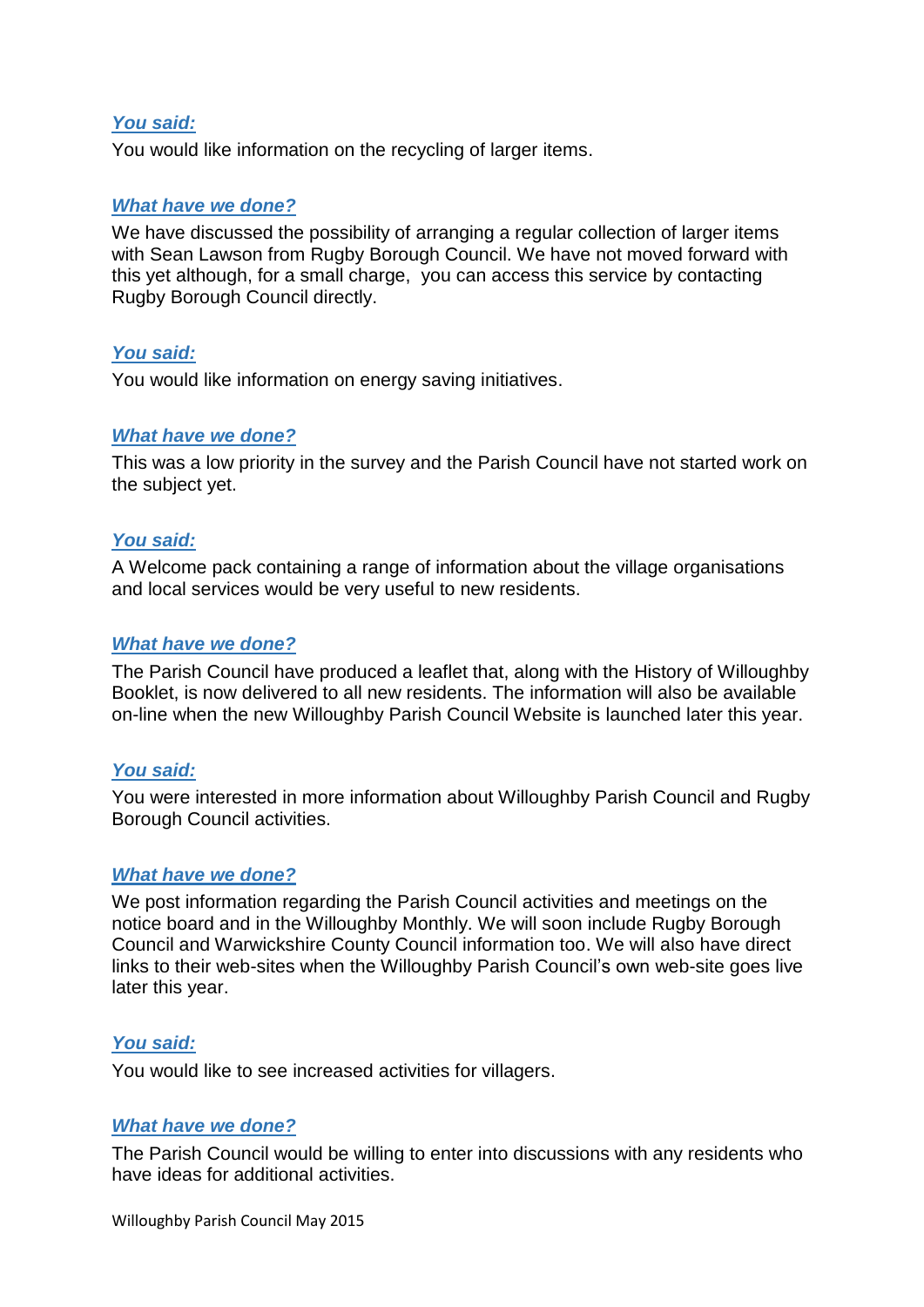## *You said:*

You would like information about existing clubs and activities in the village.

## *What have we done?*

Information about current activities and existing clubs can be found in the Willoughby Monthly, on notice boards in the village and can often be found on lamp posts around the village..

## *You said:*

You would like a service point in the village.

## *What have we done?*

The Parish Council worked with the Village Hall Committee and with the Willoughby Society and identified that financial assistance was needed to bring broadband to the Village Hall. The Parish Council now pays towards the cost of providing Wi-Fi to villagers using the Village Hall.

## *You said:*

You would like allotments in the village.

### *What have we done?*

Willoughby Parish Council identified and purchased a plot of land suitable for allotments. The Parish Council also funded fencing and a water supply and set up the Allotment Society. The allotments are now in full production.

### *You said:*

You would like a Community Shop.

### *What have we done?*

This is still something to move forward although the Parish Council cannot set this up. However the Parish Council is willing to enter into discussions with any interested villagers.

### *You said:*

You would like a Parent & Toddler group in the village.

### *What have we done?*

The Parish Council would be willing to make some funding available to residents who would like to set up a group in the village.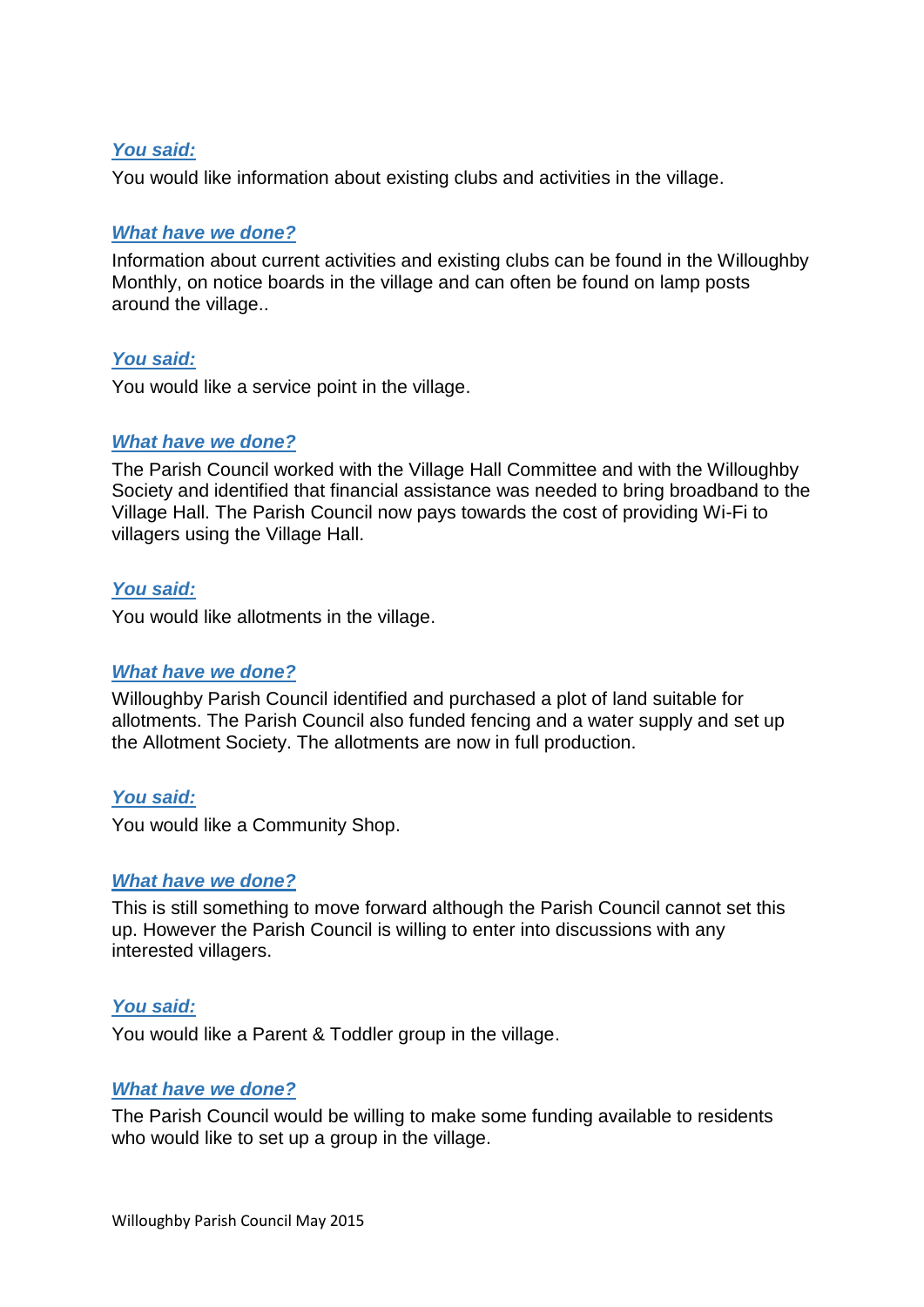## *You said:*

You were very concerned with crime and disorder in the village

## *What have we done?*

Willoughby Parish Council worked with Warwickshire Police and Willoughby residents to set up a Neighbourhood Watch Scheme. There is now an e-mail alert scheme to keep members informed about criminal activity in the area. This has proved to be very popular and membership is growing.

## *You said:*

You would like to see a Youth Club and activities for children established in the village.

## *What have we done?*

Willoughby Parish Council is currently investigating the availability of grants to assist with setting up activities for young people in the village. The Parish Council would also welcome discussion with any interested parties.

### *You said:*

You would like more information about childcare facilities in the area.

### *What we have done?*

Rugby Borough Council have details of Childcare facilities on their web-site. If you feel the Parish Council can help individuals with any further queries please contact us.

### *You said:*

You were concerned about transport links to and from the village.

### *What have we done?*

At present no transport operators are willing to come through the village, although this has been discussed with several bus operators. They will continue to pick up passengers from the bus stops on the A45.

### *You said:*

You were concerned about the lack of Social and affordable housing in the village.

### *What have we done?*

Rugby Borough Council, with the support and co-operation of Willoughby Parish Council, engaged Midland Rural Housing to undertake a survey of housing needs in the village. The response to the survey was very good, but the low requirement for

Willoughby Parish Council May 2015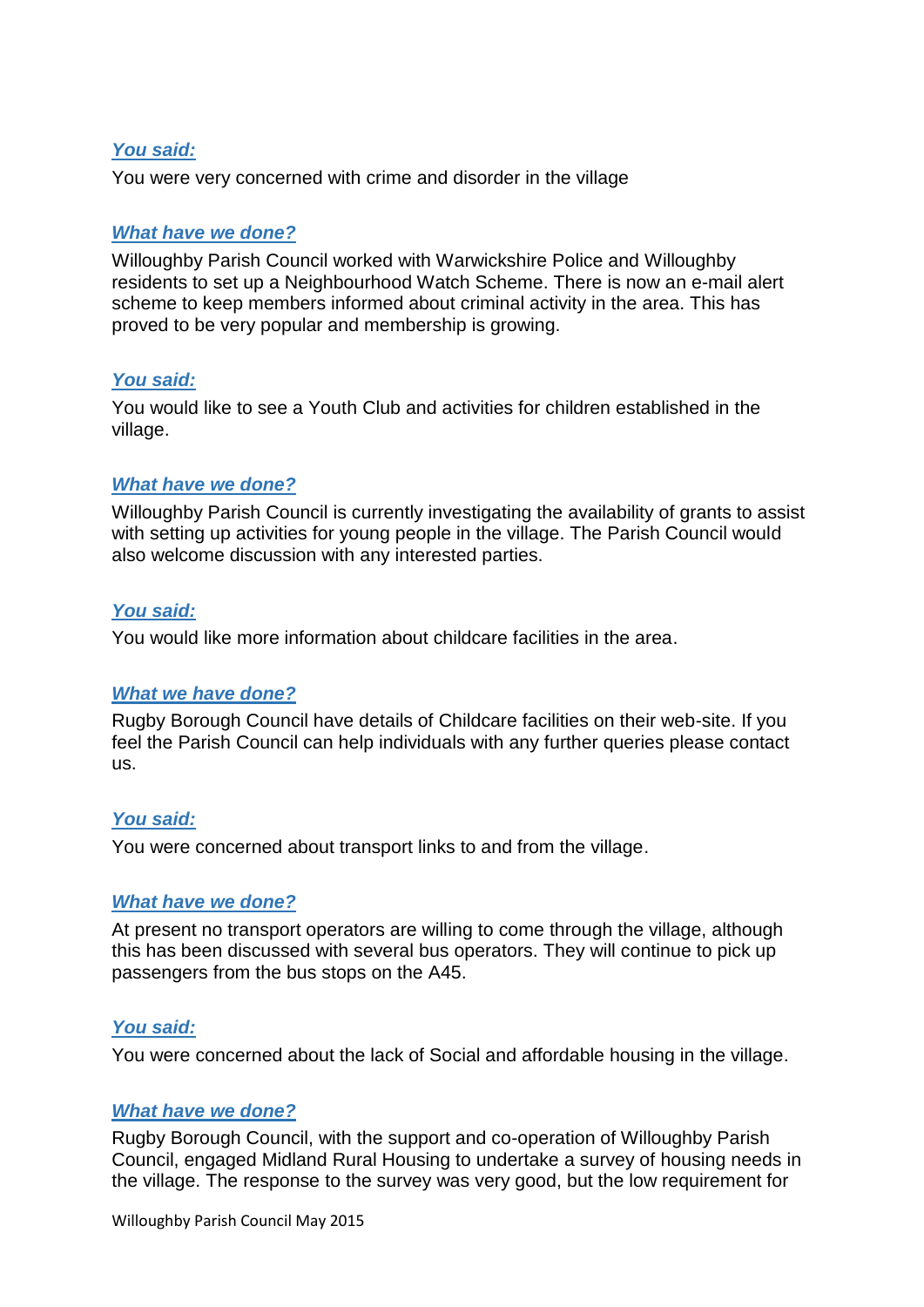affordable housing indicated in the survey responses means this will not progress any further unless the situation changes. In line with their current policy, Rugby Borough Council will commission a further survey in 5 years time.

# *You said:*

You wanted to protect the village and the countryside surrounding Willoughby

## *What have we done?*

The Parish Council conducted a village survey to gather views of villagers regarding their community. The results of this survey along with the Housing Needs Survey results gathered by Midland Rural Housing will be used to produce a Willoughby Village Design Statement. Once this has been approved by Rugby Borough Council the Village Design Statement will be officially adopted by the Council.

The Village Design Statement is a work in progress but should be completed by September 2015.

The Parish Council has also considered developing a Neighbourhood Plan but, following advice from Rugby Borough Council, decided against it as it is a very expensive process and unnecessary for a village the size of Willoughby. A Neighbourhood Plan only provides help if a large development is planned for the area so that the community can be involved in helping to plan and develop the local infrastructure.

# *Willoughby Parish Council has also compiled an Action Plan and is working towards the following list of items:*

- Achieving accreditation under the Local Council Award Scheme.
- Setting up a befriending / buddy scheme
- Working towards a Playing Field extension
- Working with the Village Hall Committee to provide land for a Village Hall car park
- Developing an up-dated Emergency Plan
- To get Haywards Lodge registered as a Nature Reserve
- Supporting the Flood Action Group